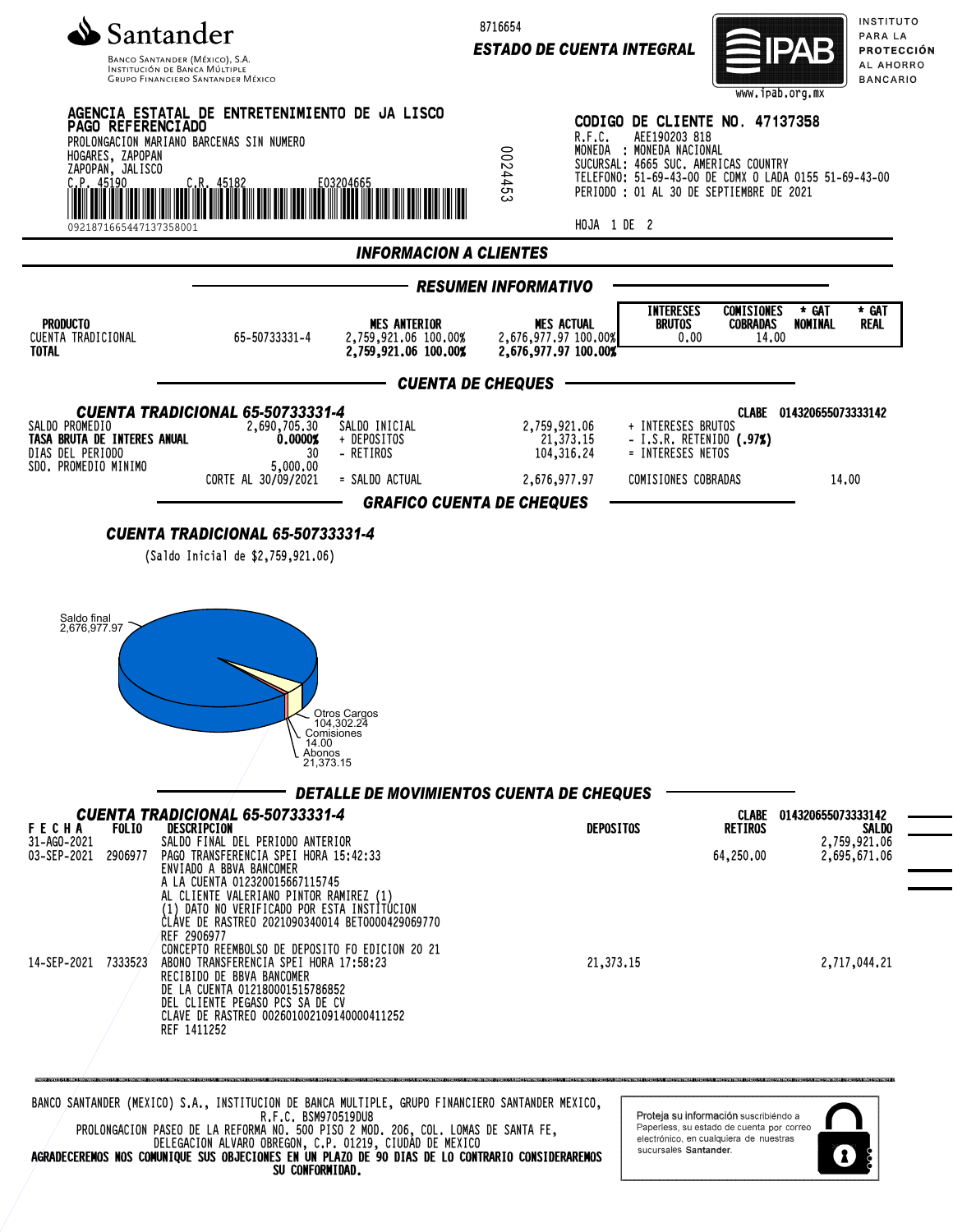

8716654

### *ESTADO DE CUENTA INTEGRAL*

**BANCO SANTANDER (MÉXICO), S.A. INSTITUCIÓN DE BANCA MÚLTIPLE**<br>INSTITUCIÓN DE BANCA MÚLTIPLE<br>GRUPO FINANCIERO SANTANDER MÉXICO

| <b>FECHA</b>                                                    | <b>FOLIO</b>      | DESCRIPCION                                                      |                                                                                                | <b>DEPOSITOS</b> | <b>RETIROS</b>                                      | <b>SALDO</b>                        |
|-----------------------------------------------------------------|-------------------|------------------------------------------------------------------|------------------------------------------------------------------------------------------------|------------------|-----------------------------------------------------|-------------------------------------|
|                                                                 |                   | CONCEPTO 00640AT2F193<br>RFC PPC980624U16                        |                                                                                                |                  |                                                     |                                     |
| 15-SEP-2021                                                     | 8729379           | PAGO TRANSFERENCIA SPEI HORA 12:37:29<br>ENVIADO A BBVA BANCOMER |                                                                                                |                  | 40,050.00                                           | 2,676,994.21                        |
|                                                                 |                   | A LA CUENTA 012320001948910741                                   |                                                                                                |                  |                                                     |                                     |
|                                                                 |                   |                                                                  | AL CLIENTE CESAR ARTURO CORNEJO PE A (1)                                                       |                  |                                                     |                                     |
|                                                                 |                   |                                                                  | (1) DATO NO VERIFICADO POR ESTA INSTITUCION<br>ČLÁVE DE RASTREO 2021091540014 BET0000487293790 |                  |                                                     |                                     |
|                                                                 |                   | REF 8729379                                                      |                                                                                                |                  |                                                     |                                     |
| 30-SEP-2021                                                     | 0000000           |                                                                  | CONCEPTO REEMBOLSO DE DEPOSITO FO EDICION 20 21<br>COMISION SERVICIO COBRANZA COM PRINT SEP    |                  | 14.00                                               | 2,676,980.21                        |
| 30-SEP-2021                                                     | 0000000           | I V A COM PRINT SEP                                              |                                                                                                |                  | 2.24                                                | 2,676,977.97<br><b>2,676,977.97</b> |
|                                                                 |                   | <b>TOTAL</b>                                                     |                                                                                                | 21,373.15        | 104,316.24                                          |                                     |
|                                                                 |                   |                                                                  | <b>INFORMACION FISCAL</b>                                                                      |                  |                                                     |                                     |
|                                                                 | UUID DEL TIMBRADO | 69EFF038-287E-4243-A603-CBBBCB40864B                             | NUM, DE CERTIFICADO DEL EMISOR<br>00001000000504535458                                         |                  | NUM. DE CERTIFICADO DEL SAT<br>00001000000505211329 |                                     |
| <b>FOLIO INTERNO :</b>                                          |                   |                                                                  | 65507333314                                                                                    |                  |                                                     |                                     |
| FECHA Y HORA DE EXPEDICION :<br>FECHA Y HORA DE CERTIFICACION : |                   |                                                                  | 2021-10-02T11:15:20<br>2021-10-02T11:15:20                                                     |                  |                                                     |                                     |
| REGIMEN FISCAL DEL EMISOR :                                     |                   |                                                                  | 601 - GENERAL DE LEY PERSONAS MORALES                                                          |                  |                                                     |                                     |
| UNIDAD DE MEDIDA :                                              |                   | LUGAR DE EXPEDICION DEL COMPROBANTE :                            | 01219 - CIUDAD DE MEXICO<br>E48 - UNIDAD DE SERVICIO                                           |                  |                                                     |                                     |
| <b>METODO DE PAGO :</b>                                         |                   |                                                                  | PUE - PAGO EN UNA SOLA EXHIBICION.                                                             |                  |                                                     |                                     |
| TIPO DE COMPROBANTE :                                           |                   |                                                                  | <b>INGRESO</b>                                                                                 |                  |                                                     |                                     |
|                                                                 |                   |                                                                  |                                                                                                |                  |                                                     |                                     |
|                                                                 |                   |                                                                  |                                                                                                |                  |                                                     |                                     |

### SELLO DIGITAL DEL EMISOR

LYzBK72+OBLe+7DjtDoHLZidmN5Zm3le214RFUEabyirwltxBG/oPthSVXD/RjsOBD1KboBJxyqBbYy8ahqCEj9envwZCePVxORRuWJtIYyOQtX4eohq5kOkSgki5yDPNy/w1tHIXqHJfuWOl TCIFV/aDHINACO/USWWLO30QQj/WQAPMH9WFROOTQZOZPeZFAM+NPYIOWJIPY313NQAWZ3/VMNIMIIIIpQaXLaN8EWGtDprWVU4TT+MYf70DQQ4/PCGJ4QQDQTQUX0MW3IQHQFNT+Q0/TW LkDxSafSomGzqtdN3rIY2rdvgBZDgwGqsCX/2/MWkBgShTXhqxgQ==

### SELLO DIGITAL DEL SAT

ODSBOZDMQXdTt38QHjWNIdXEtUNNYPZRZIeWQ3ggPlCGOZXAQ1MVtZ3Ur9UpIrcRB/MM8NQFXQZGTVCECZNZ3S7LW+O+SOdAMAMEtguZaht3zX/VHDZ/g/CtFyB3MeRK/Q39NrWMdWXA8KUdR NIAJ/3INY/PA3V5EY4CCIB5rWCBqjESUGSKZX//YMaljSJMaIPYKQAe+ODINYLtNeVSUjWSMKVL/PMXjeXNM8M633TPePuNAN+ODIrLZJPHJZGXNUAeKSOSItaOCjYPpjWytvIYCJ34HG+/EU 02eD22ETPqT5cqGbF/J2cU2D625a8em9aq4sN5q5pRVNjw2C8yTw==

## CADENA ORIGINAL DEL COMPLEMENTO DE CERTIFICACION DEL SAT

||1.1|69EFF038-287E-4243-A603-CBBBCB40864B|2021-10-02T11:15:20|INT020124V62|LYzBK72+OBLe+7DjtDoHLZidmN5Zm3le214RFUEabyirwltxBG/oPthSVXD/RjsOBD1Kb oBJxyqBbYy8ahqCEj9envwZCePVxORRuWJtIYyOQtX4eohq5kOkSgki5yDPNy/w1tHIXqHJfuWOlTCiFv/aDHiNaC07uswWLO36Qqj/wQAPmH9WFRU6Tq2OZpe2fAM+npyIOWJ1Py513NdAw2 37VMNIMIIIIPVdALaN8EWGtDprWVU4II+MYf7VDqq4/PCGJ4VqOpqfgVEgGx0MW3idHYFNI+YO/TWLKDXSafSOMGZqtdN3fIYZfQVgBZDgWGqSCA/Z/MWKBgShTANqXgY==|00001000000303 211329||

ESTE DOCUMENTO ES UNA REPRESENTACIÓN IMPRESA DE UN CFDI PAGO EN UNA SOLA EXHIBICION

SIGNIFICADO DE ABREVIATURAS UTILIZADAS EN EL ESTADO DE CUENTA-

| ATAMILI TAMPA DE MANETINITAMMA ALIEIEMMA EN EF FAINDA DE AAFHING |                                                                                                                                                                                                                                                                                                                                                                                                |                                                                                                                                                                                                                                                                                                                                    |                                                                                                                                                                                                                                                                                                                                                                                                                                |                                                                                                                                                                                                                                                                                                                                                                                                                                           |  |  |  |  |  |  |
|------------------------------------------------------------------|------------------------------------------------------------------------------------------------------------------------------------------------------------------------------------------------------------------------------------------------------------------------------------------------------------------------------------------------------------------------------------------------|------------------------------------------------------------------------------------------------------------------------------------------------------------------------------------------------------------------------------------------------------------------------------------------------------------------------------------|--------------------------------------------------------------------------------------------------------------------------------------------------------------------------------------------------------------------------------------------------------------------------------------------------------------------------------------------------------------------------------------------------------------------------------|-------------------------------------------------------------------------------------------------------------------------------------------------------------------------------------------------------------------------------------------------------------------------------------------------------------------------------------------------------------------------------------------------------------------------------------------|--|--|--|--|--|--|
|                                                                  | DEB=                                                                                                                                                                                                                                                                                                                                                                                           |                                                                                                                                                                                                                                                                                                                                    |                                                                                                                                                                                                                                                                                                                                                                                                                                | <b>NUMERO</b><br>NOMINA                                                                                                                                                                                                                                                                                                                                                                                                                   |  |  |  |  |  |  |
|                                                                  |                                                                                                                                                                                                                                                                                                                                                                                                |                                                                                                                                                                                                                                                                                                                                    |                                                                                                                                                                                                                                                                                                                                                                                                                                | ORDEN                                                                                                                                                                                                                                                                                                                                                                                                                                     |  |  |  |  |  |  |
|                                                                  |                                                                                                                                                                                                                                                                                                                                                                                                |                                                                                                                                                                                                                                                                                                                                    |                                                                                                                                                                                                                                                                                                                                                                                                                                | <b>POR</b>                                                                                                                                                                                                                                                                                                                                                                                                                                |  |  |  |  |  |  |
|                                                                  |                                                                                                                                                                                                                                                                                                                                                                                                |                                                                                                                                                                                                                                                                                                                                    |                                                                                                                                                                                                                                                                                                                                                                                                                                | PAGARE (S)                                                                                                                                                                                                                                                                                                                                                                                                                                |  |  |  |  |  |  |
|                                                                  |                                                                                                                                                                                                                                                                                                                                                                                                |                                                                                                                                                                                                                                                                                                                                    |                                                                                                                                                                                                                                                                                                                                                                                                                                | PERIODO                                                                                                                                                                                                                                                                                                                                                                                                                                   |  |  |  |  |  |  |
|                                                                  |                                                                                                                                                                                                                                                                                                                                                                                                |                                                                                                                                                                                                                                                                                                                                    |                                                                                                                                                                                                                                                                                                                                                                                                                                | <b>PAGO</b>                                                                                                                                                                                                                                                                                                                                                                                                                               |  |  |  |  |  |  |
|                                                                  |                                                                                                                                                                                                                                                                                                                                                                                                |                                                                                                                                                                                                                                                                                                                                    |                                                                                                                                                                                                                                                                                                                                                                                                                                | <b>PLAZO</b>                                                                                                                                                                                                                                                                                                                                                                                                                              |  |  |  |  |  |  |
|                                                                  |                                                                                                                                                                                                                                                                                                                                                                                                |                                                                                                                                                                                                                                                                                                                                    |                                                                                                                                                                                                                                                                                                                                                                                                                                | <b>RECIBO</b>                                                                                                                                                                                                                                                                                                                                                                                                                             |  |  |  |  |  |  |
|                                                                  |                                                                                                                                                                                                                                                                                                                                                                                                |                                                                                                                                                                                                                                                                                                                                    |                                                                                                                                                                                                                                                                                                                                                                                                                                | REFERENCIA                                                                                                                                                                                                                                                                                                                                                                                                                                |  |  |  |  |  |  |
|                                                                  |                                                                                                                                                                                                                                                                                                                                                                                                |                                                                                                                                                                                                                                                                                                                                    |                                                                                                                                                                                                                                                                                                                                                                                                                                | RENDIMIENTO                                                                                                                                                                                                                                                                                                                                                                                                                               |  |  |  |  |  |  |
|                                                                  |                                                                                                                                                                                                                                                                                                                                                                                                |                                                                                                                                                                                                                                                                                                                                    |                                                                                                                                                                                                                                                                                                                                                                                                                                | <b>SOBRE</b>                                                                                                                                                                                                                                                                                                                                                                                                                              |  |  |  |  |  |  |
|                                                                  |                                                                                                                                                                                                                                                                                                                                                                                                |                                                                                                                                                                                                                                                                                                                                    |                                                                                                                                                                                                                                                                                                                                                                                                                                | SALVO BUEN COBRO                                                                                                                                                                                                                                                                                                                                                                                                                          |  |  |  |  |  |  |
|                                                                  |                                                                                                                                                                                                                                                                                                                                                                                                |                                                                                                                                                                                                                                                                                                                                    |                                                                                                                                                                                                                                                                                                                                                                                                                                | <b>SALDO</b>                                                                                                                                                                                                                                                                                                                                                                                                                              |  |  |  |  |  |  |
|                                                                  |                                                                                                                                                                                                                                                                                                                                                                                                |                                                                                                                                                                                                                                                                                                                                    |                                                                                                                                                                                                                                                                                                                                                                                                                                |                                                                                                                                                                                                                                                                                                                                                                                                                                           |  |  |  |  |  |  |
|                                                                  |                                                                                                                                                                                                                                                                                                                                                                                                |                                                                                                                                                                                                                                                                                                                                    |                                                                                                                                                                                                                                                                                                                                                                                                                                | SEGURO (S)<br>SERVICIÓ<br>SISTEMA DE PAGOS ELECTRONICOS                                                                                                                                                                                                                                                                                                                                                                                   |  |  |  |  |  |  |
|                                                                  |                                                                                                                                                                                                                                                                                                                                                                                                |                                                                                                                                                                                                                                                                                                                                    |                                                                                                                                                                                                                                                                                                                                                                                                                                |                                                                                                                                                                                                                                                                                                                                                                                                                                           |  |  |  |  |  |  |
|                                                                  |                                                                                                                                                                                                                                                                                                                                                                                                |                                                                                                                                                                                                                                                                                                                                    |                                                                                                                                                                                                                                                                                                                                                                                                                                | <b>SUCURSAL</b>                                                                                                                                                                                                                                                                                                                                                                                                                           |  |  |  |  |  |  |
|                                                                  |                                                                                                                                                                                                                                                                                                                                                                                                |                                                                                                                                                                                                                                                                                                                                    |                                                                                                                                                                                                                                                                                                                                                                                                                                | <b>TASA</b>                                                                                                                                                                                                                                                                                                                                                                                                                               |  |  |  |  |  |  |
|                                                                  |                                                                                                                                                                                                                                                                                                                                                                                                |                                                                                                                                                                                                                                                                                                                                    |                                                                                                                                                                                                                                                                                                                                                                                                                                |                                                                                                                                                                                                                                                                                                                                                                                                                                           |  |  |  |  |  |  |
|                                                                  |                                                                                                                                                                                                                                                                                                                                                                                                |                                                                                                                                                                                                                                                                                                                                    |                                                                                                                                                                                                                                                                                                                                                                                                                                | TARJETA (S)<br>TRANSFERENCIA ELECTRONICA DE FONDOS                                                                                                                                                                                                                                                                                                                                                                                        |  |  |  |  |  |  |
|                                                                  |                                                                                                                                                                                                                                                                                                                                                                                                |                                                                                                                                                                                                                                                                                                                                    |                                                                                                                                                                                                                                                                                                                                                                                                                                | TERMINAL PUNTO DE VENTA                                                                                                                                                                                                                                                                                                                                                                                                                   |  |  |  |  |  |  |
|                                                                  |                                                                                                                                                                                                                                                                                                                                                                                                |                                                                                                                                                                                                                                                                                                                                    |                                                                                                                                                                                                                                                                                                                                                                                                                                | TRANSFERENCIA                                                                                                                                                                                                                                                                                                                                                                                                                             |  |  |  |  |  |  |
|                                                                  |                                                                                                                                                                                                                                                                                                                                                                                                |                                                                                                                                                                                                                                                                                                                                    |                                                                                                                                                                                                                                                                                                                                                                                                                                |                                                                                                                                                                                                                                                                                                                                                                                                                                           |  |  |  |  |  |  |
|                                                                  |                                                                                                                                                                                                                                                                                                                                                                                                |                                                                                                                                                                                                                                                                                                                                    |                                                                                                                                                                                                                                                                                                                                                                                                                                | VENTA (S)<br>VENCIMIENTO                                                                                                                                                                                                                                                                                                                                                                                                                  |  |  |  |  |  |  |
|                                                                  |                                                                                                                                                                                                                                                                                                                                                                                                |                                                                                                                                                                                                                                                                                                                                    |                                                                                                                                                                                                                                                                                                                                                                                                                                |                                                                                                                                                                                                                                                                                                                                                                                                                                           |  |  |  |  |  |  |
|                                                                  | ABONO (S)<br>ANULACION<br>ANTICIPO<br>ANTICIPADO<br>ASEGURAMIENTO<br><b>AUTOMATICO</b><br>BONIFICACION<br>BONIFICACION<br>CON<br>CADA UNO (A)<br>COSTO ANUAL TOTAL<br>COSTO EFECTIVO REMANENTE<br>CAJERO (S)<br>CANCELACIÓN<br>CAPITAL<br>CIUDAD DE MEXICO<br>CERTIFICADO<br>CARGO<br>CHEQUE (S, RA)<br>COBRO<br>COMISION<br>CREDITO<br>CREDITO<br>CTA= CUENTA (S)<br>CTA VIRT= CUENTA VIRTUAL | DEP=<br><b>DESEM=</b><br>$DEV =$<br>$\overline{\text{DISP}}$<br>DOMIC=<br>AUTOMOVIL, AUTOMOTRIZ<br>NÚMERO DE CONTRATO DE FONDOS DE INVERSIÓN<br>EFEC=<br>ELEC=<br>EQUIV=<br>$ESQ =$<br><b>FACT=</b><br>$FEC =$<br>FED=<br>G.A.T.=<br><b>IMPTO=</b><br>$INV =$<br>INVALID=<br>$LCI =$<br>LIQ=<br>LOC=<br>$LPI =$<br>MORA=<br>N. OP= | <b>DEBITO</b><br><b>DEPOSITO</b><br>DESEMPLEO<br>DEVOLUCIÓN (ES)<br>DISPOSICIÓN<br>DOMICILIACION<br><b>EFECTIVO<br/>ELECTRONICO (A)<br/>ELECTRONICO (A)<br/>ESQUEMA<br/>ESQUEMA</b><br>INI= INICIAL \~/<br>INI / INIS= INIERES (ES)<br>INIAL= INIERNACIONAL<br>INVERSION<br><b>INVALIDEZ</b><br>LINEA DE CREDITO INMEDIATA<br><b>LIQUIDACION</b><br>LINEA DE PROTECCION INMEDIATA<br>MORATORIO (S)<br>NUMERO DE OPERACIÓN (ES) | NO=<br>NOM=<br>ORD=<br>$P =$<br>PAG=<br><b>PER=</b><br>PGO=<br>PZO=<br>REC=<br>REF=<br>ENGINACION<br>FACTURACION<br>FECHA (ES)<br>FEDERAL (ES)<br>GANACIA ANOAL TOTAL<br>MPUESTO (S)<br>MPUESTO (S)<br>INTERES (ES)<br>INTERES (ES)<br>INTERES (ES)<br>INTERES (ES)<br>INTERES (ES)<br>INTERES (ES)<br>INTERES (ES)<br>INTERES (ES)<br>INTERNACIONA<br>$I =$<br>TARJ=<br>$TEF =$<br>$TPV =$<br>LINEA DE COBERTURA TRANSF=<br>VTA=<br>VTO= |  |  |  |  |  |  |